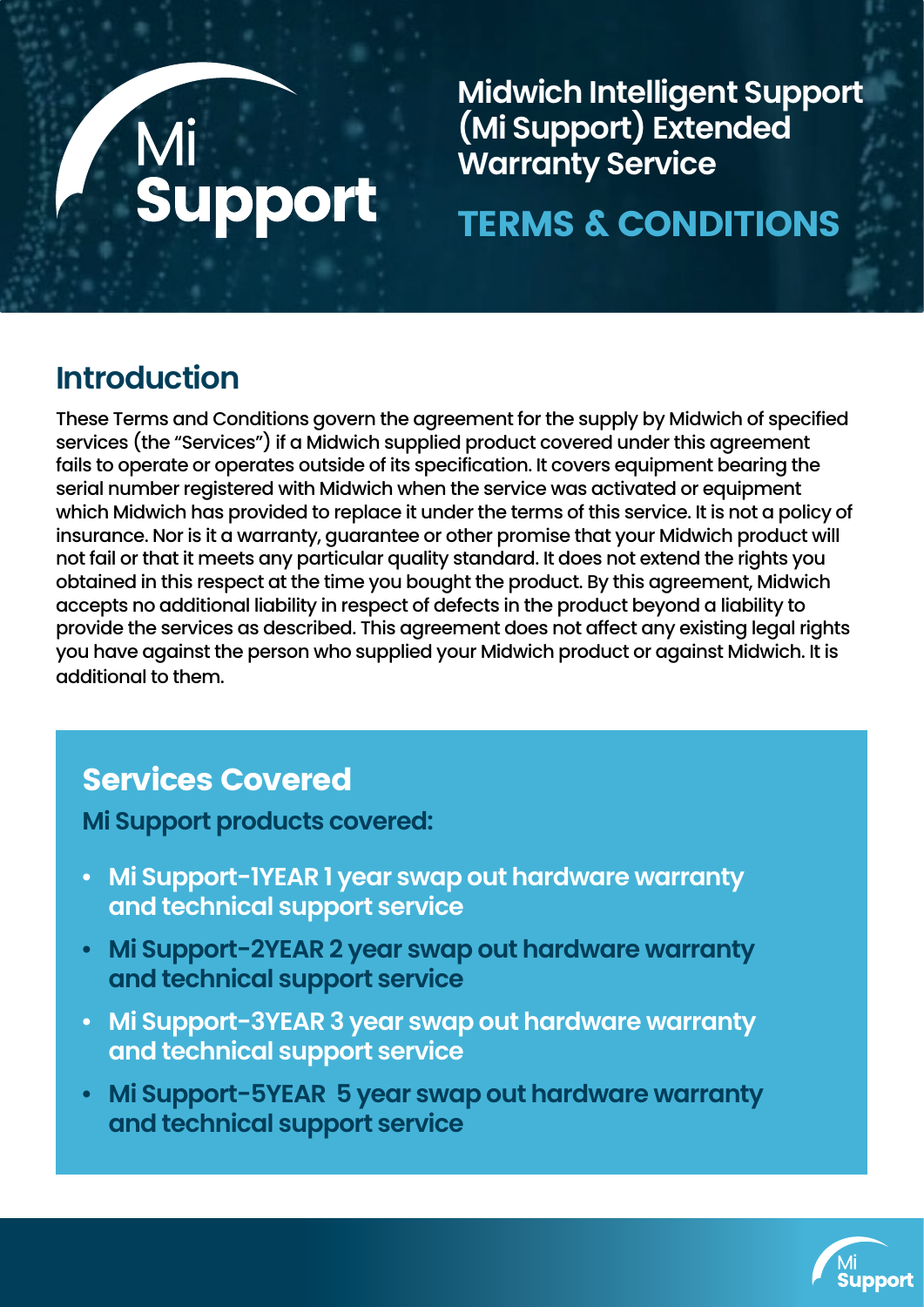### **Warranty Activation & Duration of Services**

Activation instructions are provided when you purchase your extended warranty. The service becomes active, and we will begin providing the services to you, only when the activation code and serial number of your midwich supplied product is registered with Midwich. Before activating and accepting Midwich's offer to provide services, you should read these Terms and Conditions so that you are clear about the services to be provided, the scope of Midwich's liabilities to you, and your responsibilities.

We will not accept registration without a valid Authorization Number and serial number of your product. The Authorization Number is printed on the sheet "Activating This Pack" which is provided when a warranty support package is purchased. The serial number is located on the product hardware, it can be found on the loading screen when a unit is rebooted after installation or on the physical hardware device.

The product must be in working condition. We will not provide services if the product was faulty at the time of registration.

Proof of purchase and activation of the Mi Support service is required to issue an advanced replacement product.

| <b>Warranty Period</b><br>(vears) | <b>Duration of Service</b>                                                                                                                                                              |
|-----------------------------------|-----------------------------------------------------------------------------------------------------------------------------------------------------------------------------------------|
|                                   | The I-year swap out warranty provides support and product warranty repair<br>cover for a period 365 days from the date the product was purchased new<br>from Midwich, Maximum 3 claims  |
|                                   | The 2-year swap out warranty provides support and product warranty repair<br>cover for a period 730 days from the date the product was purchased new<br>from Midwich, Maximum 3 claims  |
| 3                                 | The 3-year swap out warranty provides support and product warranty repair<br>cover for a period 1095 days from the date the product was purchased new<br>from Midwich, Maximum 3 claims |
| 5                                 | The 5-year swap out warranty provides support and product warranty repair<br>cover for a period 1825 days from the date the product was purchased new<br>from Midwich, Maximum 3 claims |

#### **Duration of the Service**

#### **Territory**

Extended warranty services are only available within UK Mainland. The product must be situated within mainland UK. Warranty services are not available in Northern Ireland, the Republic of Ireland, or any islands not having a direct road connection to them including the Isle of Wight.

### **What is provided**

Product repairs under this service are obtained by contacting Midwich via the Mi Support helpdesk. The service is an extension to the standard warranty service provided with the product. The service to be provided will depend upon the product you have purchased. We will advise you which of the following services is to be provided:

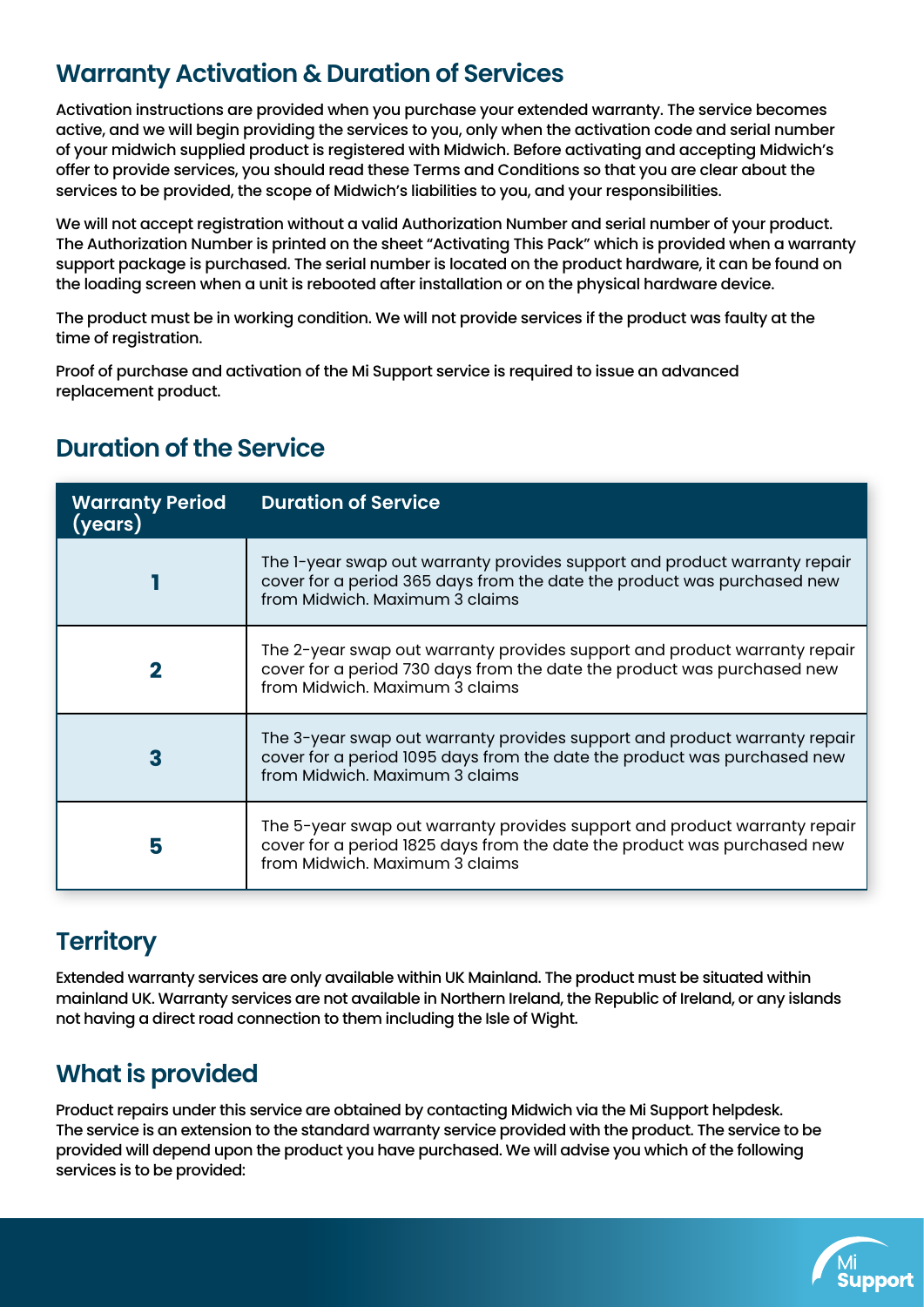| <b>Replacement</b>                       | If approved, we will arrange for a replacement product to be dispatched<br>to your specified address next working day and for the faulty product to be<br>collected. Replacement products will be equivalent to the product being<br>replaced. Customized products such as card modular hardware or bespoke<br>hardware configurations are not available next day. We operate a best<br>endeavours service to arrange a replacement product as soon as practicable. |
|------------------------------------------|---------------------------------------------------------------------------------------------------------------------------------------------------------------------------------------------------------------------------------------------------------------------------------------------------------------------------------------------------------------------------------------------------------------------------------------------------------------------|
| <b>Collect, Repair,</b><br><b>Return</b> | We will arrange to collect the faulty product from your specified address<br>within 7 working days.                                                                                                                                                                                                                                                                                                                                                                 |
| <b>On-site</b>                           | If you require on-site technical support we will arrange - for an additional<br>fee - for an engineer to visit your specified address. Details and pricing are<br>available upon request.                                                                                                                                                                                                                                                                           |

**Please Note:** Next working day applies to dispatch time not arrival time, and begins from when a support call and support ticket is received before 12 noon.

Service level agreement (SLA) times quoted are target times only and not guaranteed. We accept no liability for any costs or expenses you might incur, or losses you might suffer if these target times are not met. We endeavour to resolve any technical support ticket in a timely and reasonable manor.

Repairs will ensure that your product or its replacement provides satisfactory performance consistent with its age and usage. Replacement products may be refurbished units.

For some products it may be more expedient to replace parts of a faulty product such as power supply or card rather than an entire unit. Our helpdesk will discuss options based on the specific case ticket raised. The unexpired term of the Extended Warranty service will be transferred to the replacement product.

## **What is not provided**

#### This extended warranty does not cover:

- Routine maintenance and cleaning or parts replacement due to wear and tear;
- Replacing of accessories or consumables;
- Programming, graphics and commissioning services;
- **•** Setting up the product on site or product support. A Mi Support package is required for access to technical support on this product. On-site services are available for an additional fee;
- Calibration of other products which may be connected to or used with the product or with the replacement product;
- Damage or defects caused by use, operation or treatment of the product inconsistent with normal use;
- Damage or changes to the product arising from misuse, including but not limited to physical, cosmetic or surface damage, failure to install or use the products for its designated purpose or in accordance with the manufacturers / our instructions; failure to maintain the product properly and in accordance with the manufacturer's instructions; modification to the product;
- The use of options, parts or consumables which are not sourced from midwich or its subsidiaries.
- Misuse, including any use outside the product's specification, excessive or inappropriate use, or use in an adverse or abnormal environment
- Virus infections or use of software/s not provided with the product or incorrectly installed software/s;
- Repair or attempted repair by unauthorized and non-accredited persons;
- Neglect;
- Mishap, fire, liquids, chemicals, other substances, flooding, vibrations, excessive heat, improper ventilation, power surges, excess or incorrect supply or input voltage, radiation, electrostatic discharges including lightning, other external forces and impacts.
- Damage to the glass panel on the front screen of a panel.
- **Power overloads.**

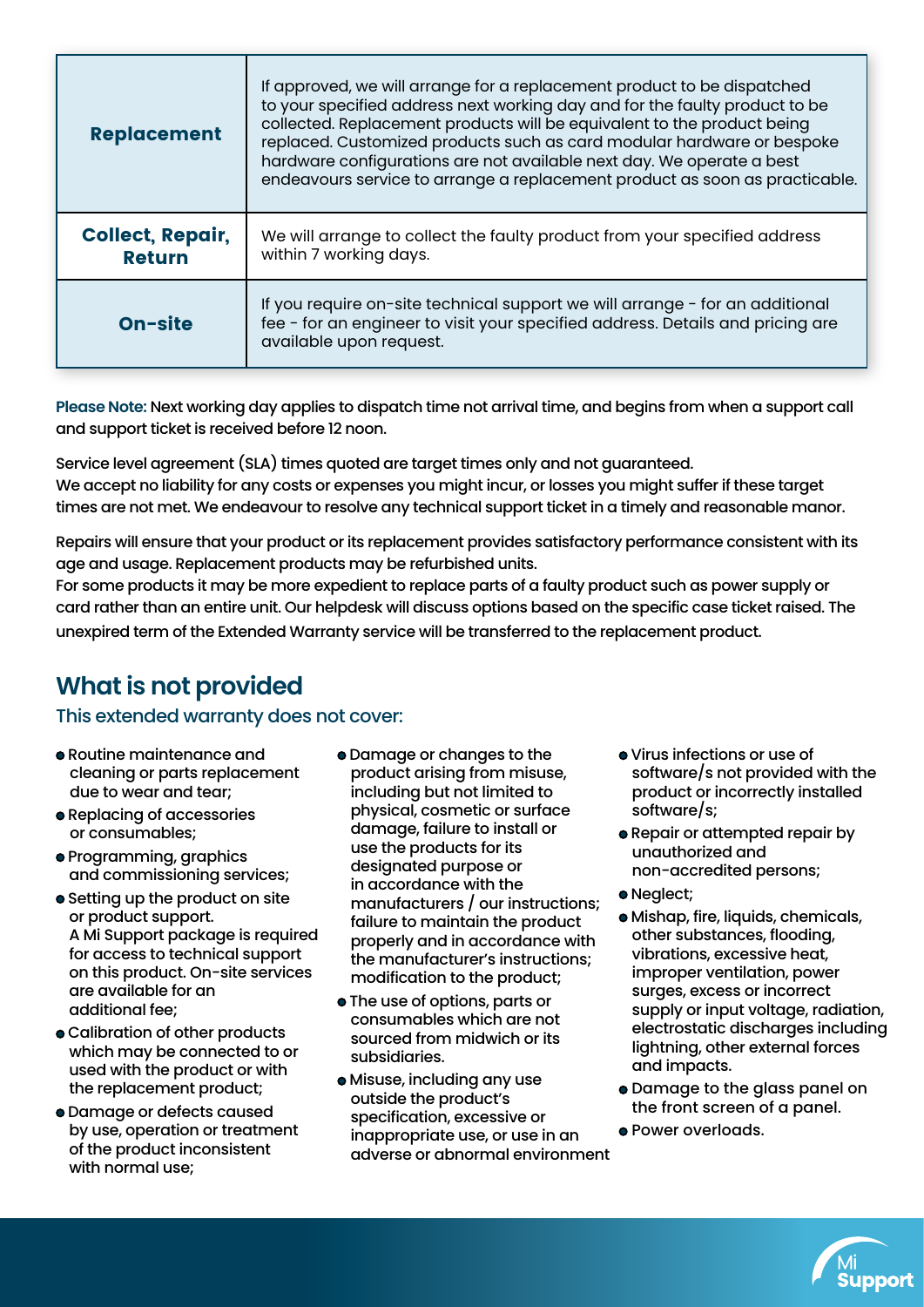**Please Note:** in the case of products with a return to base (RTB) warranty, you are responsible for the carriage and insurance costs when sending the product for repair. We will cover carriage and insurance costs when the product has been repaired. Midwich accepts no responsibility for ensuring any particular performance when the product is used in combination with other equipment and software/s. Midwich will endeavour to establish by telephone, that the product and the fault reported are covered by your agreement. However, if the engineer / Midwich Service Centre is asked to repair equipment other than the covered products (or one from which the serial number has been removed or tampered with), or if the fault is one excluded from cover or troubleshooting has not been attempted , Midwich will charge you for all costs incurred. If these costs are not paid in full within 28 days, cover will be terminated. If you wish the engineer / Service Centre to proceed with a repair which is not covered you must agree terms, raise a purchase order and authorize payment at that time.

## **Limitations of Liability**

If the product or any other item owned by you is damaged as a direct result of Midwich providing the service in a negligent way, Midwich accepts liability for the damage caused to those items. If the product itself is damaged as a direct result of Midwich providing the service in a negligent way, Midwich will repair or replace the product; if other property is damaged as a direct result Midwich will pay up to a maximum of the value of £5,000 GBP. Midwich does not accept liability beyond this. In particular it does not accept any liability for breach of contract or otherwise for any consequential loss or damage, loss of use of the product or other items or loss of sales, profits or opportunity you may suffer. If you think a failure by Midwich to provide the service may cause you losses of this kind and it is important to you to protect against them, you should either take out appropriate insurance or contact Midwich to discuss individually negotiated terms at a premium price. The terms of the agreement between you and Midwich are fully set out in this document. There are no other terms, conditions or warranties which apply to the agreement or which are implied into it (except any terms implied by statute which cannot be excluded). The service to be provided is as described in this document and you should not rely on any representation made to you which suggests otherwise.

#### **Notwithstanding the above, nothing in this agreement shall limit or exclude the Supplier's liability for:**

- **(a) Death or personal injury caused by its negligence, or the negligence of its employees, agents or subcontractors (as applicable);**
- **(b) Fraud or fraudulent misrepresentation or wilful default; and**
- **(c) Any matter in respect of which it would be unlawful for Us to exclude or restrict liability.**

### **Cancelling or Postponing an Appointment**

You may cancel or postpone an appointment without incurring additional charges provided that you do so at least 8 working hours or more before the appointment. Otherwise an additional fee of thirty-percent (30%) of this service will be payable before another appointment can be made.

#### **Cancellation of Services**

You cannot cancel or get a refund for after sales services (such as maintenance, repair and training services) once we start performing the services. You will also be unable to cancel extended warranty and enhanced warranty services once you have started using the service.

The Extended Warranty will automatically be cancelled if you submit a claim you know to be false, fraudulent or a misrepresentation.